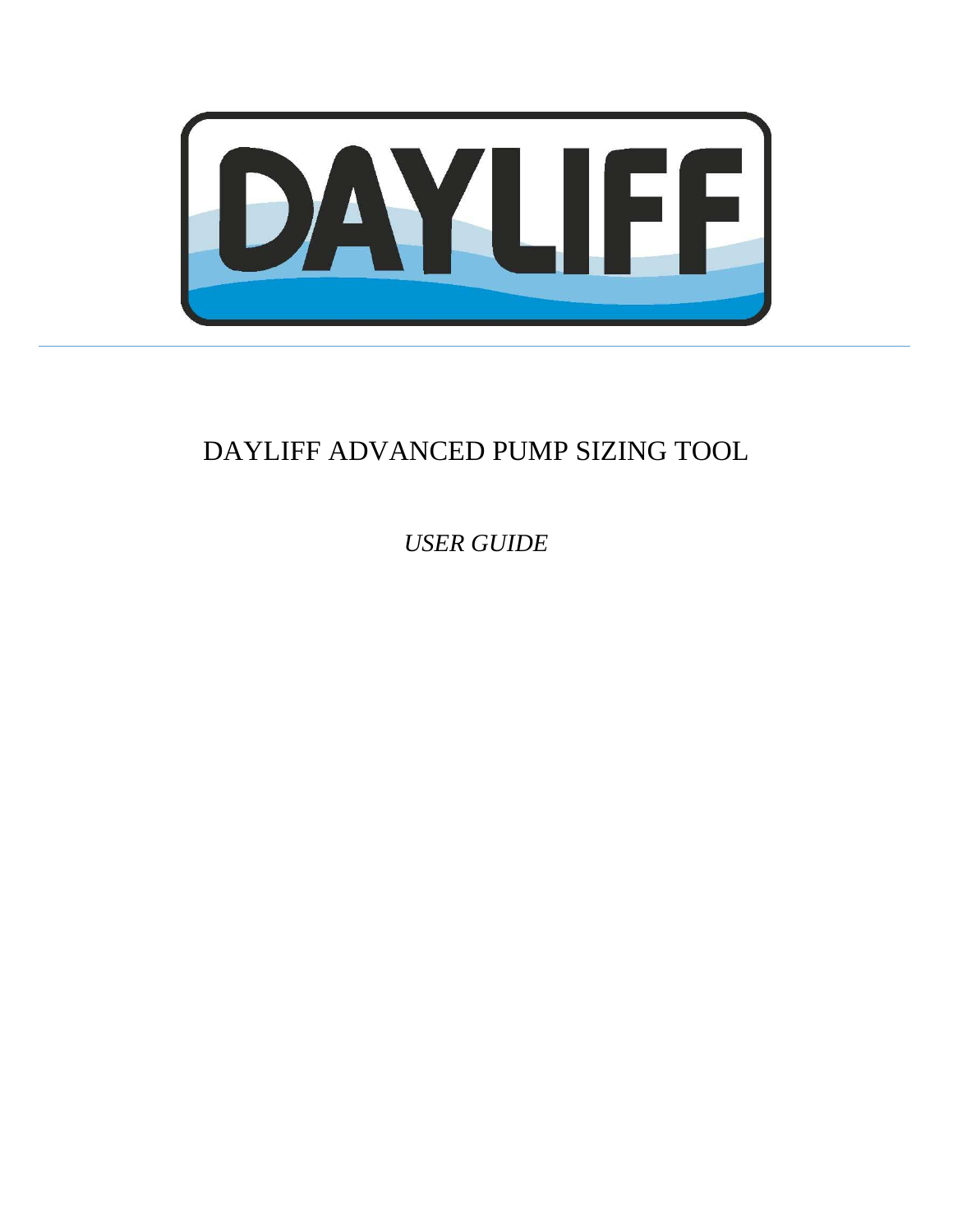| <b>Contents</b> | Page |
|-----------------|------|
|                 |      |
|                 |      |
|                 |      |
|                 |      |
|                 |      |
|                 |      |
|                 |      |
|                 |      |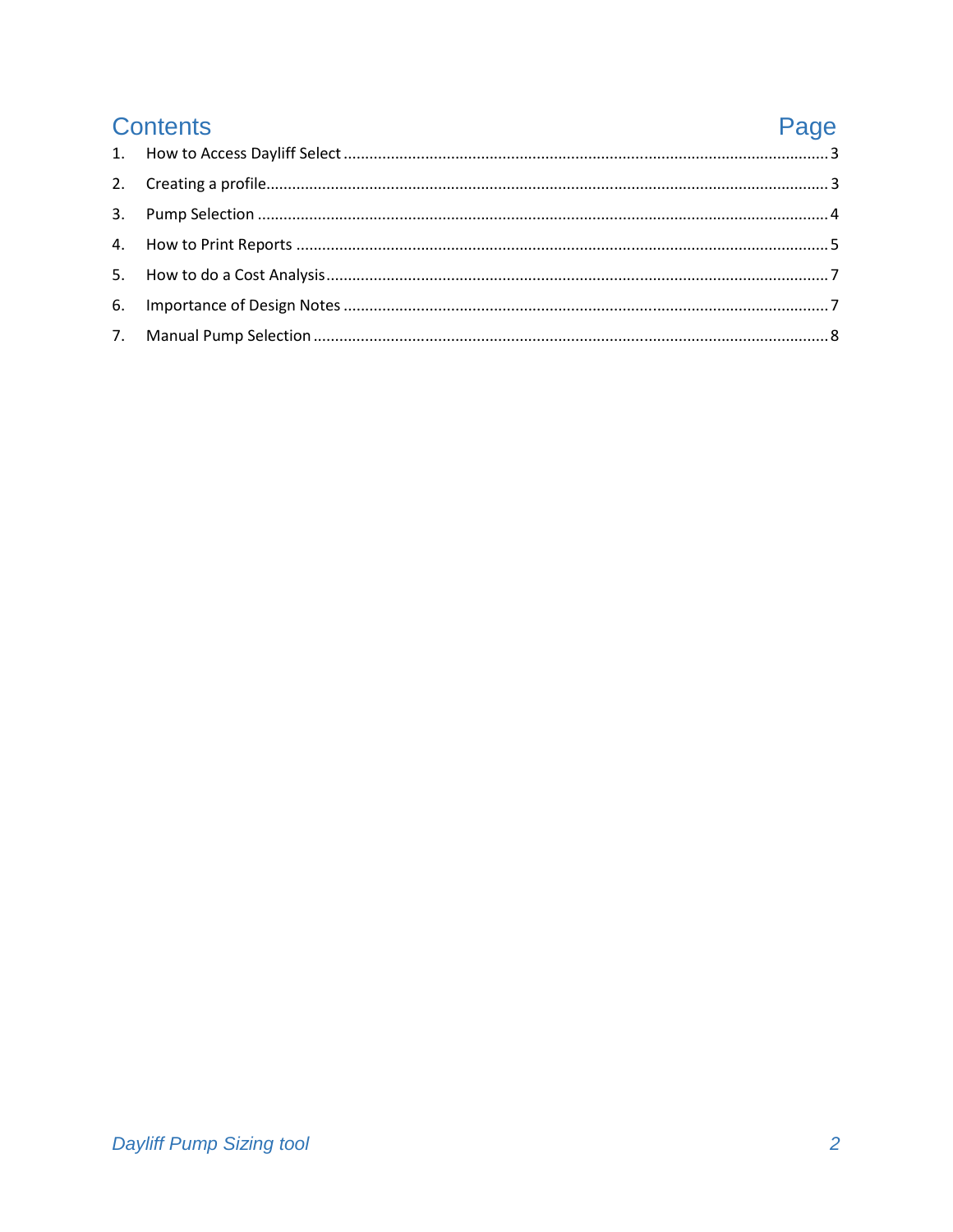### 1. How to Access Dayliff Select

- Open your preferred web browser.
- Paste the URL http://dayliff.pump-flo.com

### 2. Creating a profile

• Enter your email address and language of your choice. Click on "Sign In".

| Welcome to the Internet's Premier pump selection service. In order to use this service you must create an ePUMP-FLO<br>profile. An ePUMP-FLO profile can be used with any ePUMP-FLO pump selection application. Registration for this profile                                                                            |
|--------------------------------------------------------------------------------------------------------------------------------------------------------------------------------------------------------------------------------------------------------------------------------------------------------------------------|
|                                                                                                                                                                                                                                                                                                                          |
|                                                                                                                                                                                                                                                                                                                          |
| Enter your email address below. If you have not created an ePUMP-FLO profile, you will be prompted to enter<br>information required to create the profile. If you have already created a profile, you will be redirected to resource you<br>Please enter your email address and click on the Sign In button to continue. |
|                                                                                                                                                                                                                                                                                                                          |
|                                                                                                                                                                                                                                                                                                                          |
|                                                                                                                                                                                                                                                                                                                          |

• Create a profile and save your settings. Preferred units are "metric", speed "50Hz" and pressure units "bar".

| <b>DAYLIFE</b>                          |                                                                                                                                           |                                                                                                                                                                                                               |
|-----------------------------------------|-------------------------------------------------------------------------------------------------------------------------------------------|---------------------------------------------------------------------------------------------------------------------------------------------------------------------------------------------------------------|
| My Profile<br>Catalogs                  |                                                                                                                                           |                                                                                                                                                                                                               |
| Preferences   Update profile   Sign out |                                                                                                                                           |                                                                                                                                                                                                               |
| <b>Change language</b>                  | <b>Change units</b>                                                                                                                       |                                                                                                                                                                                                               |
| Language preference English             | Engineering units $\bigcirc$ English<br>Synchronous speeds $\bigcirc$ 60 Hz<br>Pressure Units ○kPa<br>Atmospheric pressure 1.014<br>bar a | Indicate your selection preferences below. These preferences will be used during your pump selections. You may change these preferences at a later time.<br>O Metric<br>$\odot$ 50 Hz<br>$•$ bar<br>Calculate |
|                                         |                                                                                                                                           | the contract of the con-                                                                                                                                                                                      |

 $\texttt{Cancel} \quad \texttt{Save}$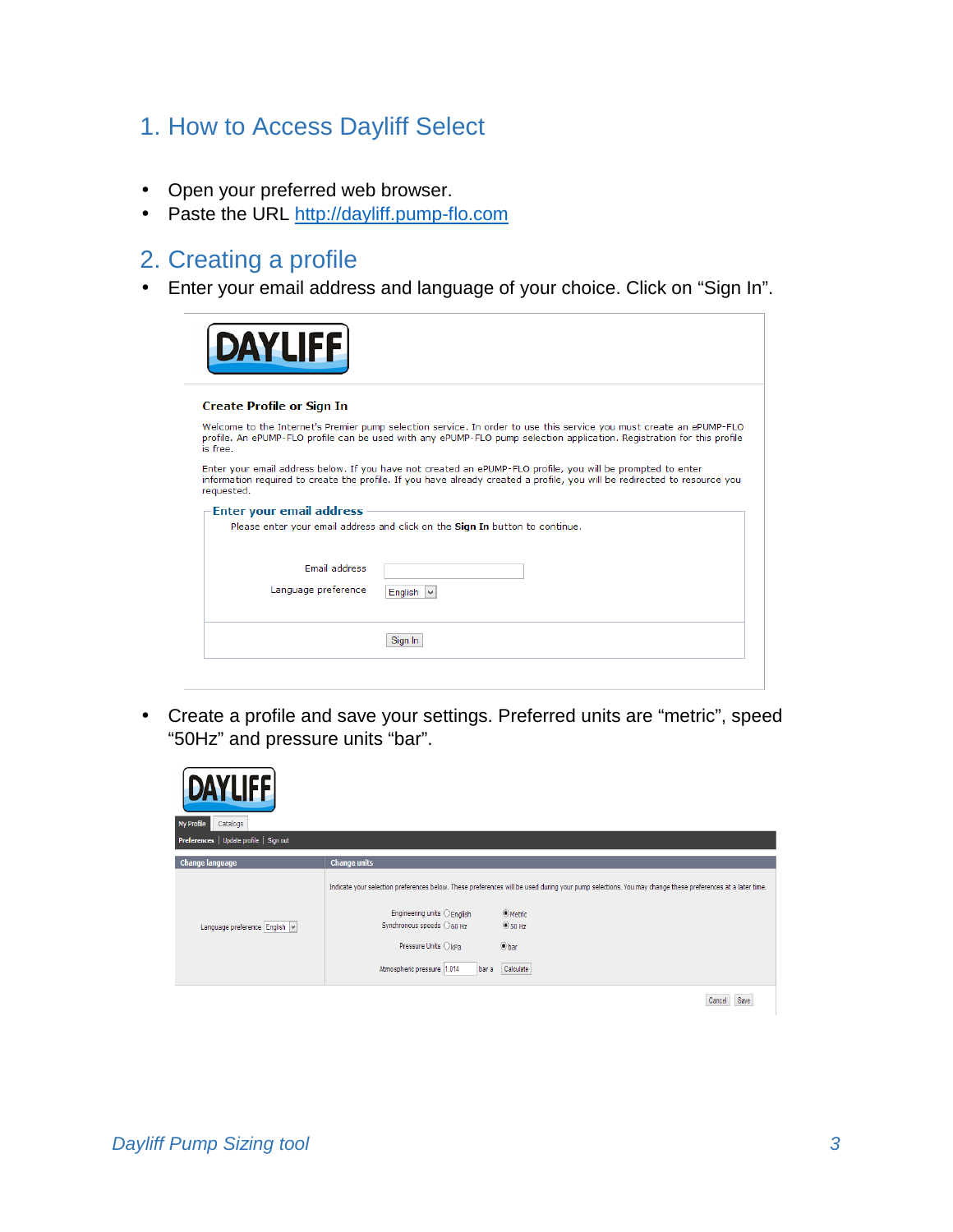#### 3. Pump Selection

- Once your settings are saved, you will be re-directed to the "Catalogs" page.
- For automatic pump selection, click on "Start Pump Selection". Manual pump selection is discussed later in this user guide.

| <b>DAYLIFF</b><br>Catalogs<br>My Profile |                                                                                                                                                                                                                                                                                                                                                                                                                                                                                                                                                                                                                                                                                                                                                                                                                                                                                                                                                                                                                                            |
|------------------------------------------|--------------------------------------------------------------------------------------------------------------------------------------------------------------------------------------------------------------------------------------------------------------------------------------------------------------------------------------------------------------------------------------------------------------------------------------------------------------------------------------------------------------------------------------------------------------------------------------------------------------------------------------------------------------------------------------------------------------------------------------------------------------------------------------------------------------------------------------------------------------------------------------------------------------------------------------------------------------------------------------------------------------------------------------------|
| <b>Pump Selection</b>                    | Please click on the following button to begin your pump selection.<br>Start Pump Selection                                                                                                                                                                                                                                                                                                                                                                                                                                                                                                                                                                                                                                                                                                                                                                                                                                                                                                                                                 |
| <b>Product</b>                           | Davis & Shirtliff regionally distributes high quality equipment from a number of industry leading companies from around the world as well as carrying out manufacture and assembly<br>of various water related products. The company is convased and operates through a network of Kenyan branches as well as regional subsidiaries in Uganda, Tanzania,<br>Zambia, Rwanda and Ethiopia. The Dayliff pumps inclube End Suction Centrifugal Pumps, Borehole Pumps, Domestic Pumps, Drainage Pumps, Engine Pumps, Horizontal Centrifugal<br>Pumps, and Vertical Multistage Centrifugal Pumps.<br><b>Dayliff Domestic Pumps</b><br>The Dayliff range of domestic pumps are robust and compact pumps specifically designed and selected for small scale domestic and<br>commercial water supply. The range incorporates peripheral pumps, automatic pressure controlled pumps, jet type pumps, self-priming<br>pumps, well pumps and pumps suitable for drainage or industrial applications where slightly corrosive liquids are to be pumped. |

• Once on the sizing interface, input your calculated total dynamic head (TDH) and desired flow (e.g. submersible pump giving 10m<sup>3</sup>/Hr at 70m head). "BEP" stands for Best Efficiency Point and Near Miss defines the window within which the system should search for the closest pump that matches the given design point.

| <b>DAYLIFF</b><br>Design Point Search<br>My Profile<br>Manual Selection<br>Catalogs                                                                                                                                     |                                                                                                                                                           |                                             |
|-------------------------------------------------------------------------------------------------------------------------------------------------------------------------------------------------------------------------|-----------------------------------------------------------------------------------------------------------------------------------------------------------|---------------------------------------------|
| Primary Criteria   Advanced Criteria   Total Head Calculator                                                                                                                                                            |                                                                                                                                                           |                                             |
| <b>Rated Design Point</b><br>(Change Units)                                                                                                                                                                             | <b>Types &amp; Speeds</b>                                                                                                                                 |                                             |
| $\frac{\Phi}{\Phi}$<br>Flow rate *<br>m <sup>8</sup> /hr<br>10<br>$\vee$<br>Calculate<br>Total head *<br>70<br>m<br>V<br>$\overline{\blacktriangledown}$<br>Generate SRC <sup>2</sup><br>$\vee$<br>no preference<br>BEP | Pump types<br>Borehole Pumps<br>$\lambda$<br>Domestic Pumps<br>Drainage Pumps<br>End Suction<br>Engine Pumps<br>Horiz. Multistage<br>Pool Pumps<br>$\vee$ | <b>Speeds</b><br>Adjustable<br>3000<br>1500 |
| % of head<br>Near miss<br>0                                                                                                                                                                                             | Select All                                                                                                                                                | Select All                                  |

Dayliff Pump Sizing tool 4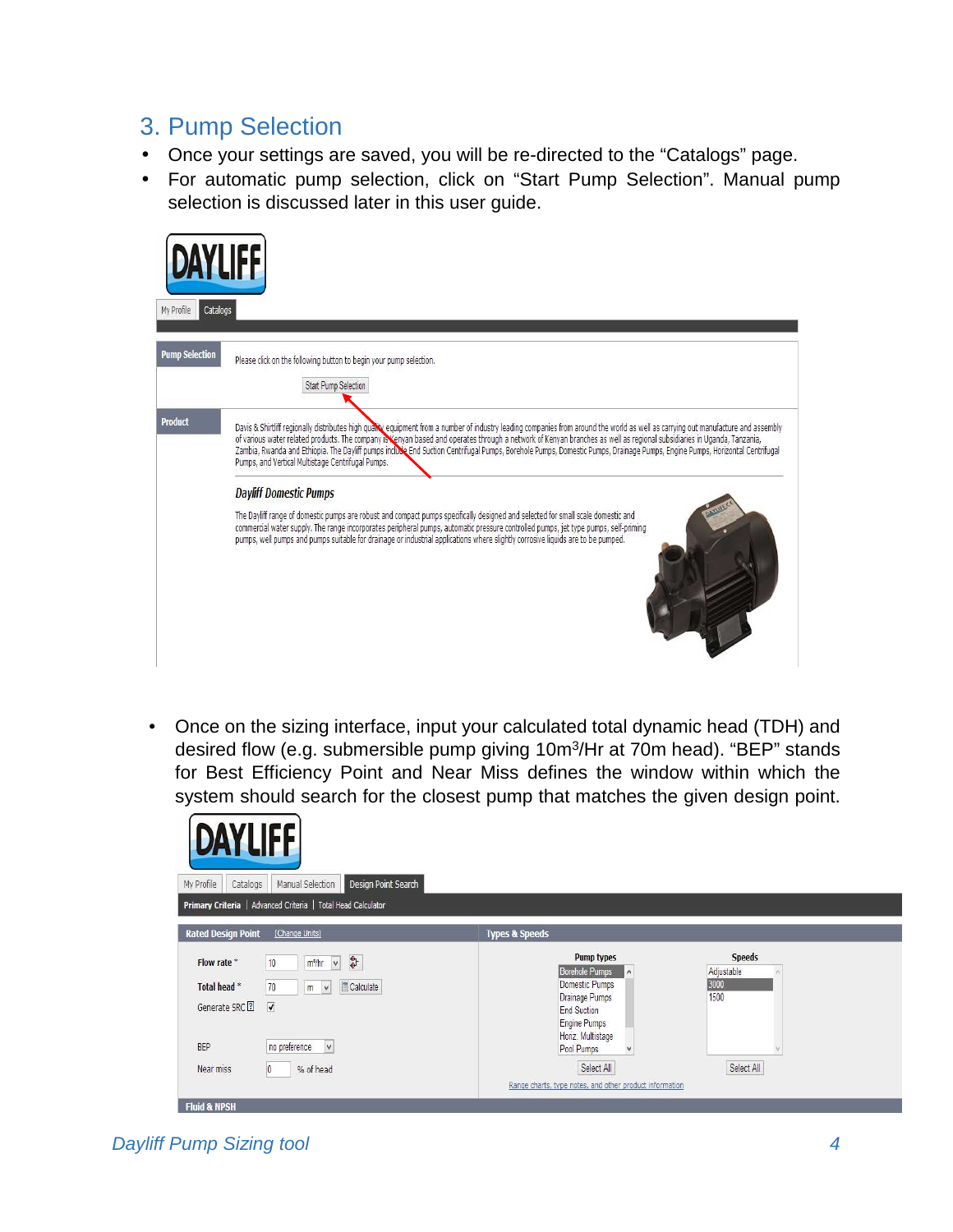• Select pump type and speed. Click "Search"

**Note:** For surface pumps working on a negative suction, NPSHa can be calculated.

| <b>Calculate NPSHa</b>                |         |       |
|---------------------------------------|---------|-------|
|                                       |         |       |
| Atmospheric pressure                  | 1.014   | bar a |
| Fluid vapor pressure *                | 0.01773 | bar a |
|                                       |         |       |
| Tank surface pressure *               |         | bar g |
| Suction elevation head *              |         | m     |
| Piping friction loss (tank to pump) * |         | m     |
|                                       |         |       |
| Cancel<br>Calculate                   |         |       |
|                                       |         |       |

#### 4. How to Print Reports

• Pick the pump that best fits your design parameters. Options given are rated in order of highest to lowest efficiency at the given flow rate and TDH

| <b>DAYLIFF</b><br>Design Point Search<br><b>Search Results</b><br>My Profile<br>Catalogs<br>Manual Selection<br><b>Selection List</b><br>The following pumps meet your primary search criteria. Pumps that are flagged do not meet your optional criteria. Refer to pump warnings on the 'Pump Curve' page for more information about criteria that<br>flagged pumps do not meet.<br>Click on the pump row to select a pump. Click on a column header to sort the list. |                |                       |                  |          |                |                 |                    |                 |                 |                                |                      |                |              |                                                  |                 |
|-------------------------------------------------------------------------------------------------------------------------------------------------------------------------------------------------------------------------------------------------------------------------------------------------------------------------------------------------------------------------------------------------------------------------------------------------------------------------|----------------|-----------------------|------------------|----------|----------------|-----------------|--------------------|-----------------|-----------------|--------------------------------|----------------------|----------------|--------------|--------------------------------------------------|-----------------|
| Design Point: 10 m <sup>3</sup> /hr, 70 m.                                                                                                                                                                                                                                                                                                                                                                                                                              |                |                       |                  |          |                |                 |                    |                 |                 |                                |                      |                |              |                                                  |                 |
|                                                                                                                                                                                                                                                                                                                                                                                                                                                                         | <b>Preview</b> | <b>Type</b>           | <b>Size</b>      | Curve    | Speed<br>(rpm) | Dia             | $\frac{Head}{(m)}$ | $rac{Eff}{(%)}$ | $rac{BEP}{(%)}$ | <b>NPSHr</b><br>$\overline{m}$ | <b>Power</b><br>(kW) | Motor<br>(kW)  | <b>Frame</b> | $\frac{\text{Min flow}}{\text{(m}^3/\text{hr)}}$ | <b>Impeller</b> |
|                                                                                                                                                                                                                                                                                                                                                                                                                                                                         |                | <b>Borehole Pumps</b> | <b>DS 17</b>     | $\cdots$ | 2900           | <b>DS 17/7</b>  | 70                 | 62.2            | 73              |                                | 3.02                 | $\overline{a}$ | ---          |                                                  |                 |
|                                                                                                                                                                                                                                                                                                                                                                                                                                                                         |                | <b>Borehole Pumps</b> | <b>DS 14</b>     | $\cdots$ | 2900           | DS 14/13        | 73.3               | 60              | 60.8            | $\ddotsc$                      | 3.32                 | $\overline{a}$ | ---          | $\cdots$                                         | $\cdots$        |
|                                                                                                                                                                                                                                                                                                                                                                                                                                                                         |                | <b>Borehole Pumps</b> | DSP <sub>8</sub> | $\sim$   | 2900           | <b>DSP 8-23</b> | 88                 | 57.3            | 61.4            |                                | 4.17                 | $\cdots$       | $\ddotsc$    |                                                  | ---             |
|                                                                                                                                                                                                                                                                                                                                                                                                                                                                         |                | Borehole Pumps        | DS <sub>8</sub>  | $\cdots$ | 2900           | DS 8/30         | 91.3               | 47.6            | 57.5            |                                | 5.19                 | $\ddotsc$      |              |                                                  |                 |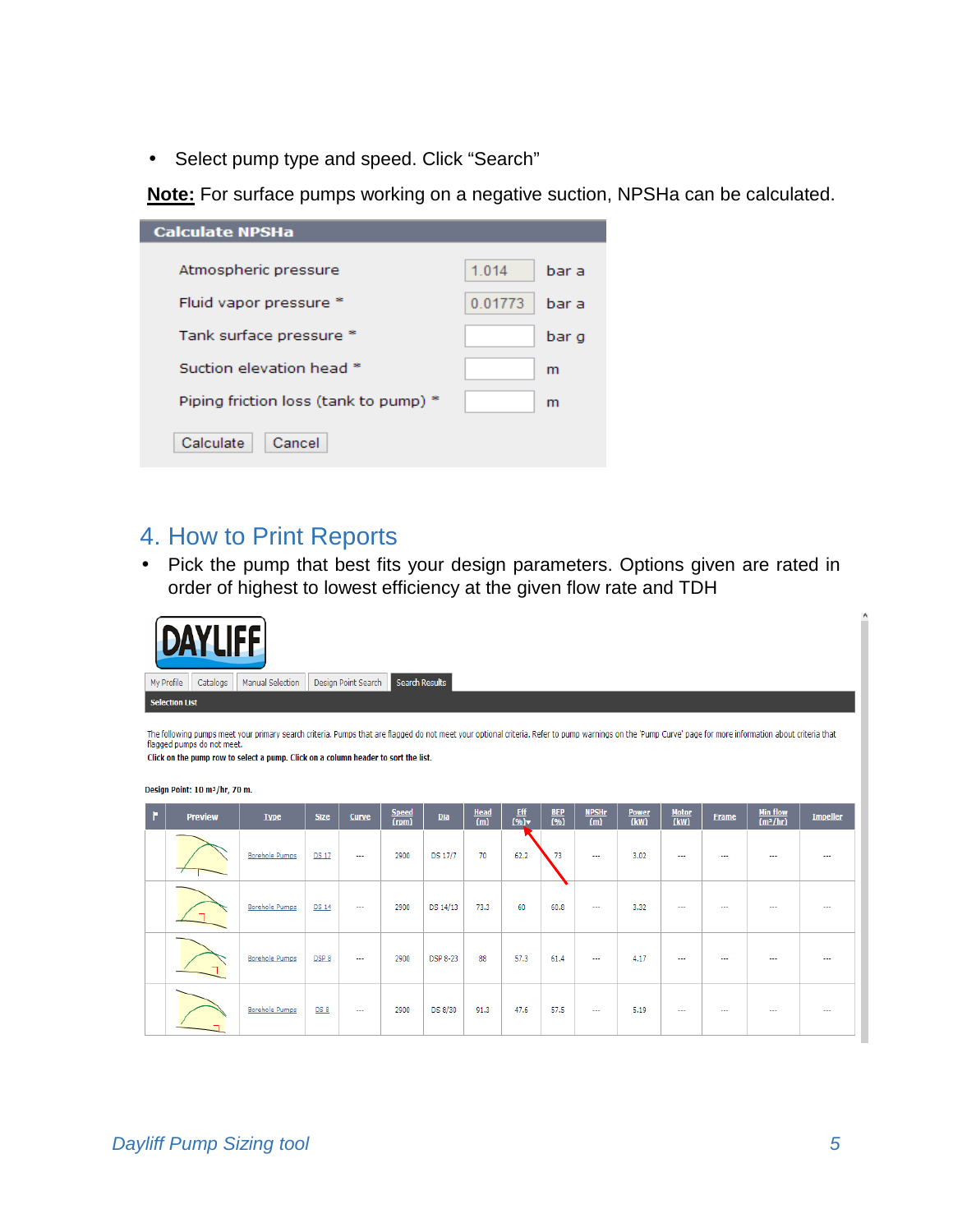• Once you select your pump, the following interface will follow,giving the pump parameters.



- It is possible to customize your display options and choose the number of pumps in your design.
- Click on the "print reports tab" for the pump curve and datasheet. These can be attached to your quotations or tenders.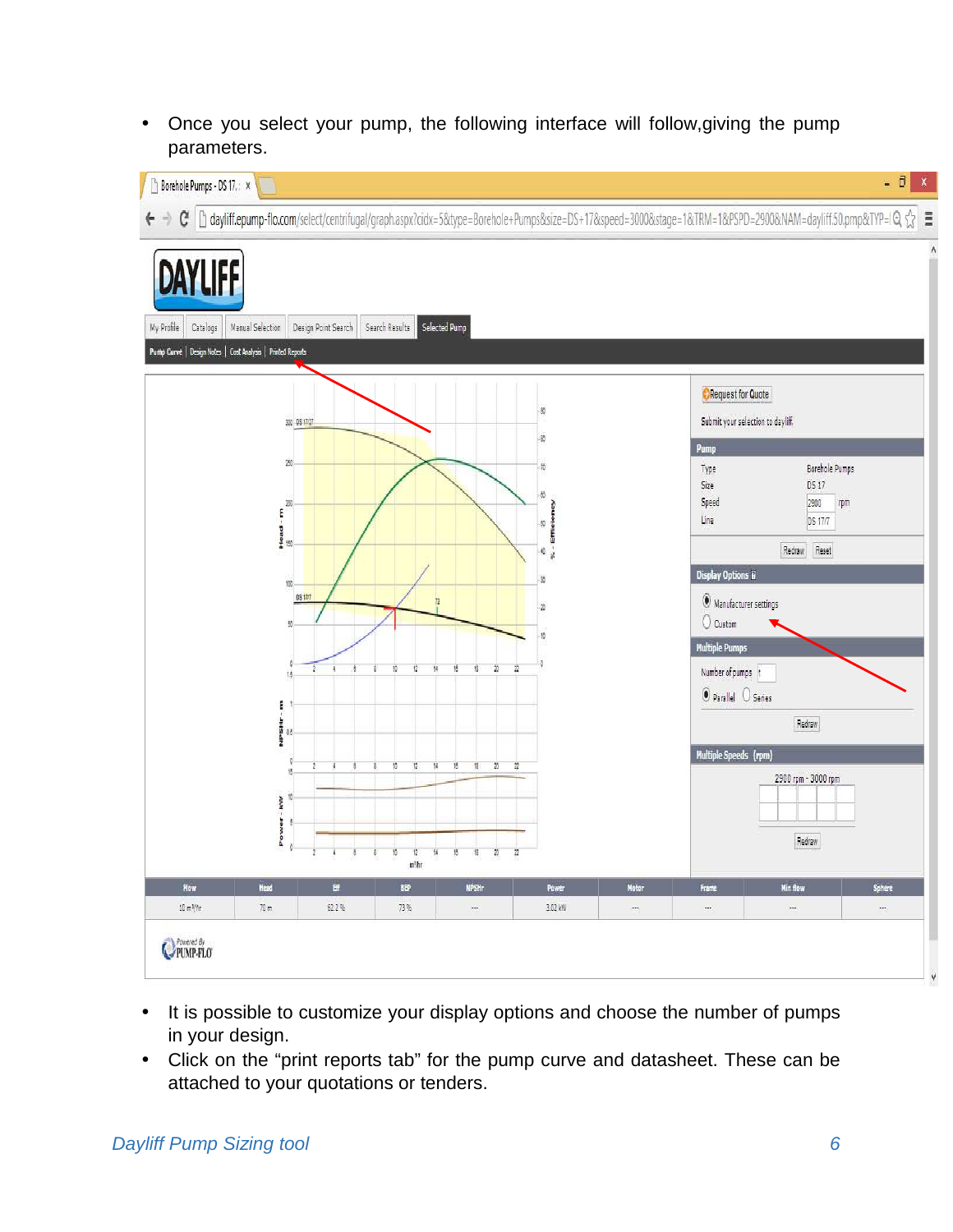#### 5. How to do a Cost Analysis

- Click on the "Cost Analysis" tab
- Input requested parameters (costs,running hours,flows) . Money values used are based on USD.
- Go back to "Printed Reports" and print the cost analysis. This can also be attached to your quotations or tenders.

| My Profile<br><b>Energy Cost</b><br>Motor<br>not selected | Catalogs                                    |       | Manual Selection<br>Pump Curve   Design Notes   Cost Analysis   Printed Reports |       |      | Design Point Search |                      | Search Results             | <b>Selected Pump</b><br>NOTE: Variable speed cost analysis requires resistance curve to be entered. |                  |                      |                                                                         |
|-----------------------------------------------------------|---------------------------------------------|-------|---------------------------------------------------------------------------------|-------|------|---------------------|----------------------|----------------------------|-----------------------------------------------------------------------------------------------------|------------------|----------------------|-------------------------------------------------------------------------|
|                                                           | <b>Operating Load</b>                       |       | Fixed speed<br>Variable speed (VFD)                                             |       |      |                     |                      |                            | <b>Resistance Curves</b>                                                                            |                  |                      |                                                                         |
| Flow                                                      | Hours                                       | Cost/ | Motor/<br>Drive                                                                 | Pump  | Pump | Resistance          |                      | Primary                    | Select curve/points 图                                                                               | Flow<br>$m^2/hr$ | Head<br>$\mathbf{m}$ |                                                                         |
| $m^2/hr$                                                  | уг                                          | kwh   | % Eff                                                                           | speed | kW   | curve               |                      | Secondary 1                |                                                                                                     | O.               | $\overline{0}$       |                                                                         |
|                                                           |                                             |       |                                                                                 |       |      | Primary             | $\check{\mathbf{v}}$ | Secondary 2                |                                                                                                     | 10 <sub>1</sub>  | 70                   |                                                                         |
|                                                           |                                             |       |                                                                                 |       |      | Primary             | $\checkmark$         | Secondary 3<br>Secondary 4 |                                                                                                     |                  |                      |                                                                         |
|                                                           |                                             |       |                                                                                 |       |      | Primary             | $\checkmark$         |                            | Resistance curve [1]                                                                                |                  |                      |                                                                         |
|                                                           |                                             |       |                                                                                 |       |      | Primary             | v                    |                            | O Operating points [7]                                                                              |                  |                      |                                                                         |
|                                                           |                                             |       |                                                                                 |       |      | Primary             | $\checkmark$         |                            |                                                                                                     |                  |                      |                                                                         |
| Calculate<br>Life Cycle Cost                              |                                             |       | Hours remaining 8760                                                            |       |      | kwh 0               |                      | Cost 50                    |                                                                                                     |                  |                      |                                                                         |
|                                                           | <b>Initial Costs</b><br>Initial investment  |       | Installation and commissioning                                                  |       |      |                     |                      |                            |                                                                                                     |                  |                      | <b>Annual Costs</b><br>Maintenance and repair<br>Operating cost (labor) |
|                                                           | <b>Decommissioning Costs</b><br>Other Costs |       | Decommissioning and disposal                                                    |       |      |                     |                      |                            |                                                                                                     |                  |                      | Downtime<br>Other Costs                                                 |

#### 6. Importance of Design Notes

- Click on "Design Notes"
- It gives you information on the exact operating point of your pump.

| My Profile<br>Catalogs          | <b>Manual Selection</b>                                     | Design Point Search | Search Results | <b>Selected Pump</b> |                          |             |
|---------------------------------|-------------------------------------------------------------|---------------------|----------------|----------------------|--------------------------|-------------|
|                                 | Pump Curve   Design Notes   Cost Analysis   Printed Reports |                     |                |                      |                          |             |
| <b>Curve Data</b>               |                                                             |                     |                |                      | <b>Pump Catalog Data</b> |             |
| Size                            | <b>DS 17</b>                                                |                     |                |                      | <b>Pump Limits</b>       |             |
| <b>Design Curve</b>             |                                                             |                     |                |                      | Temperature              |             |
| Shuton head                     | 76.5<br>m                                                   |                     |                |                      | Pressure                 |             |
| Shutoff dP                      | 7.5<br>bar                                                  |                     |                |                      | Eye area                 |             |
| Minimum flow                    |                                                             |                     |                |                      | Sphere                   |             |
| <b>Best efficiency</b>          | 73% @ 14.1 m <sup>3/hr</sup>                                |                     |                |                      | Power                    |             |
| NOL power                       | 3.56 kW @ 20.6 m <sup>3</sup> /hr                           |                     |                |                      | <b>Pump Speeds</b>       |             |
| <b>Max Curve Data</b>           |                                                             |                     |                |                      | Test speed               | 2900<br>rpm |
| Max curve                       | DS 17/27                                                    |                     |                |                      | Min speed                | 2900<br>rpm |
| Max power                       | 14.3 kW @ 20.6 m <sup>3</sup> /hr                           |                     |                |                      | Max speed                | 3000<br>rpm |
| <b>Manufacturer's Pump Note</b> |                                                             |                     |                |                      | <b>Specific Speeds</b>   |             |
|                                 |                                                             |                     |                |                      | Pump                     |             |
| <b>Pump Warnings</b>            |                                                             |                     |                |                      | Suction                  |             |
|                                 |                                                             |                     |                |                      | <b>Vertical Turbine</b>  |             |
|                                 |                                                             |                     |                |                      | Max lateral<br>Bowl size |             |
|                                 |                                                             |                     |                |                      | Thrust K factor          |             |
|                                 |                                                             |                     |                |                      |                          |             |

#### Dayliff Pump Sizing tool 7